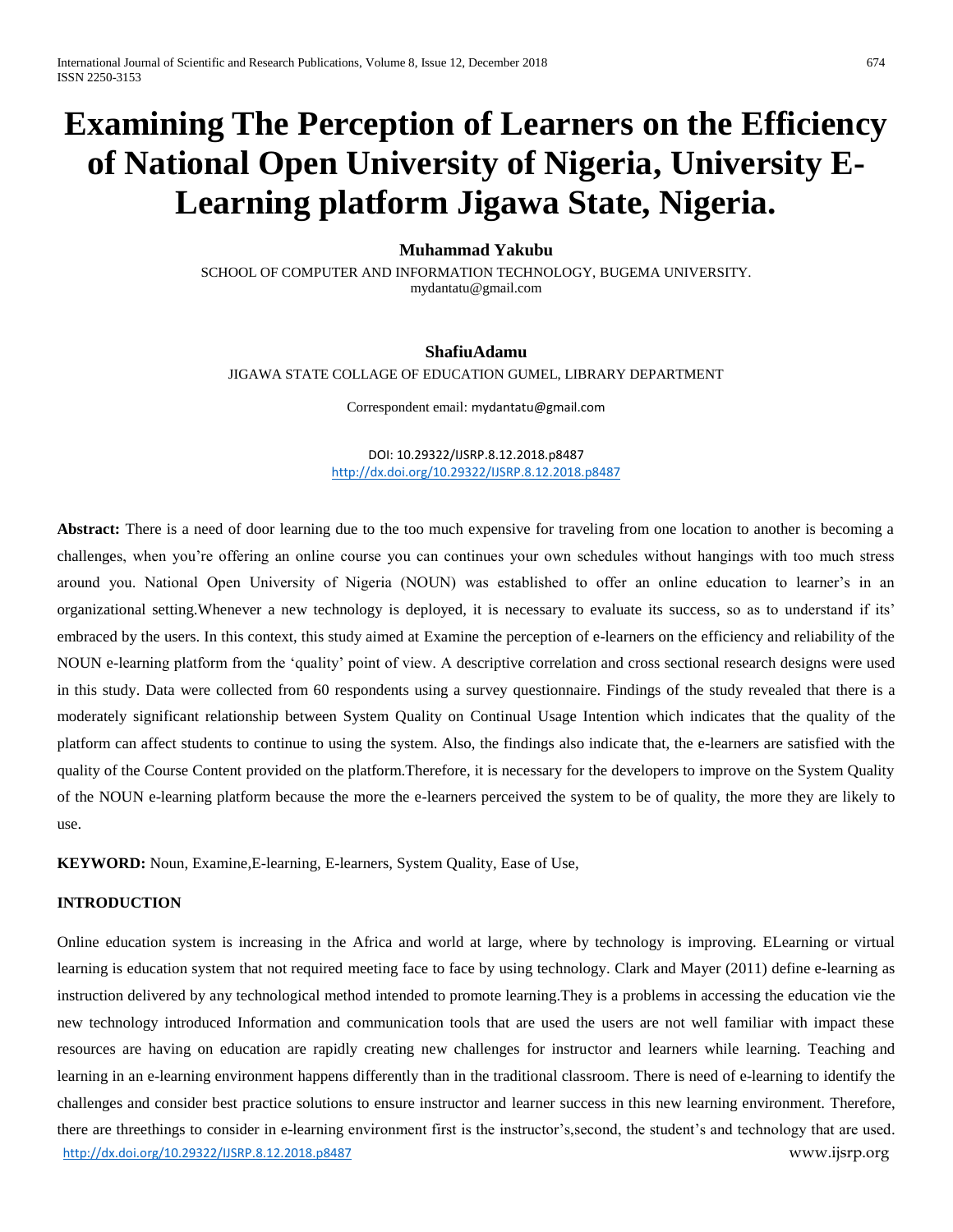The chaleges of the new technology is to know how to use the internet and the information technologies that are currently transforming education (Bernard, 2011; Hall, 2013). According to Warschauer (2003) the new methods of education by using technology is marked not only by physical access to computers and connectivity but also by access to the additional resources that allow people to use technology well*" (p. 6).* (Bernard, 2011) also added that due to the affordability of many information technologies today the current meaning of new technology is changing from having access but to knowing how to use the technologies.According to Rosenberg, Grad and Matear (2013) attitudes towards e-learning echoed by scholars and academics range from neutral to positive.Rhema and Miliszewska (2014); Smith and Hardaker (2010) reflected positive attitudes towards the impact of e-learning while Johnson (2005) stated that greater online teaching has negative impact on performance. Study conducted by Alharbi and Drew (2014) revealed that Perceived Usefulness is the most important factor for students while Perceived Ease of Use is the most important aspect of teachers.

# **Definition of Quality**

Quality can simply be defined as the fitness for use for a specific data set. Data that is appropriate for use with one application may not be fit for use with another (Buckey, 2012).

# **System Quality**

System quality is a measure of an IS from the technical and design perspectives. Thus, perceived system quality can be defined as the users' evaluation of an IS from the technical and design perspectives. Perceived System Quality has been operationalized in many different ways in the IS literature.

# **Perceived Usefulness**

Described as "the prospective user's subjective probability that using a specific application system will increase his/her job performance within organizational content".

## **Perceived Ease of Use:**

Individual's assessment that technology interaction will be relatively free of cognitive burden, i.e., Ease of Use reflects the facility with which the individual is able to interact with particular software (Fageeh, 2011).

## **Objectives of the Study**

To examine the perception of users (e-learners) on the efficiency of eLearning technology and they certifications of the system quality and content quality.

System Quality, studies the success at technical level. It focuses on the desired characteristics of the information system itself which produces the information. Secondly, Information Quality concentrates on the information produced by the information system. Looking at the third and fourth dimensions respectively, Use and User Satisfaction are measure in other to analyze the interaction of the information products with its recipients. Individual Impact refers to the influence of information product on management decision and on organizational performance (Organizational Impact).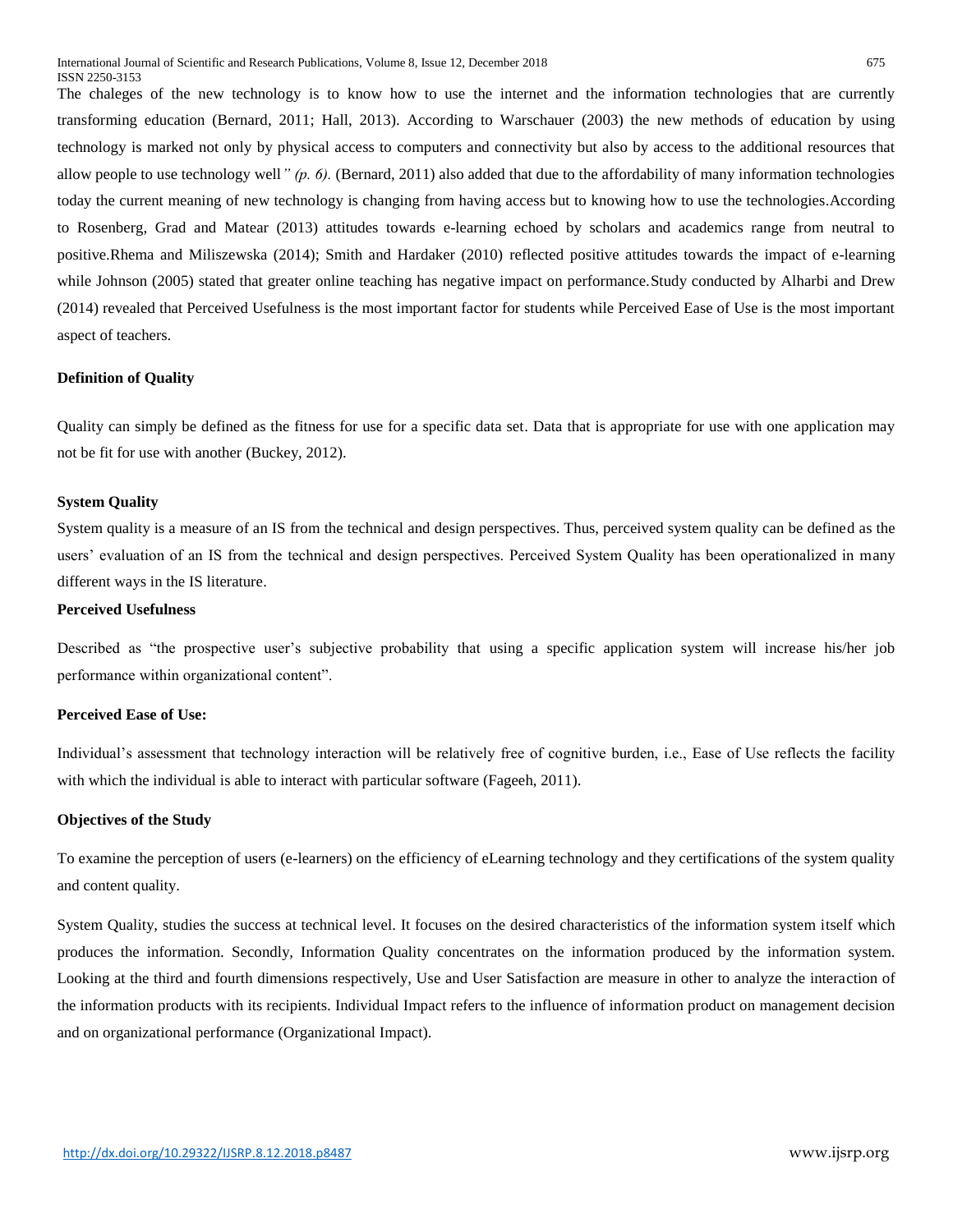

# **Figure 1: IS success modelSource: Jose Omedes (2016)**

Nasser and Zaied (2012) generated a new model for evaluating information systems success (ISS) by applying the concepts of both Technology Accept Model (TAM) and DeLone and McLean updated the IS success model. In their model, they added the following dimensions: Management Support, Training and User Involvement. Management Support refers to the management approval and continues support not only during the IS project implementation but also throughout the operational phase of the system. Training is the level of training an organization's employees undergo with respect to information systems that will have a positive relationship implementation and lastly, User Involvement was defined as a matter of importance and personal relevance that Users attached to a given system. The finding of their study revealed that, Information Quality has a strong significant influence on IS success.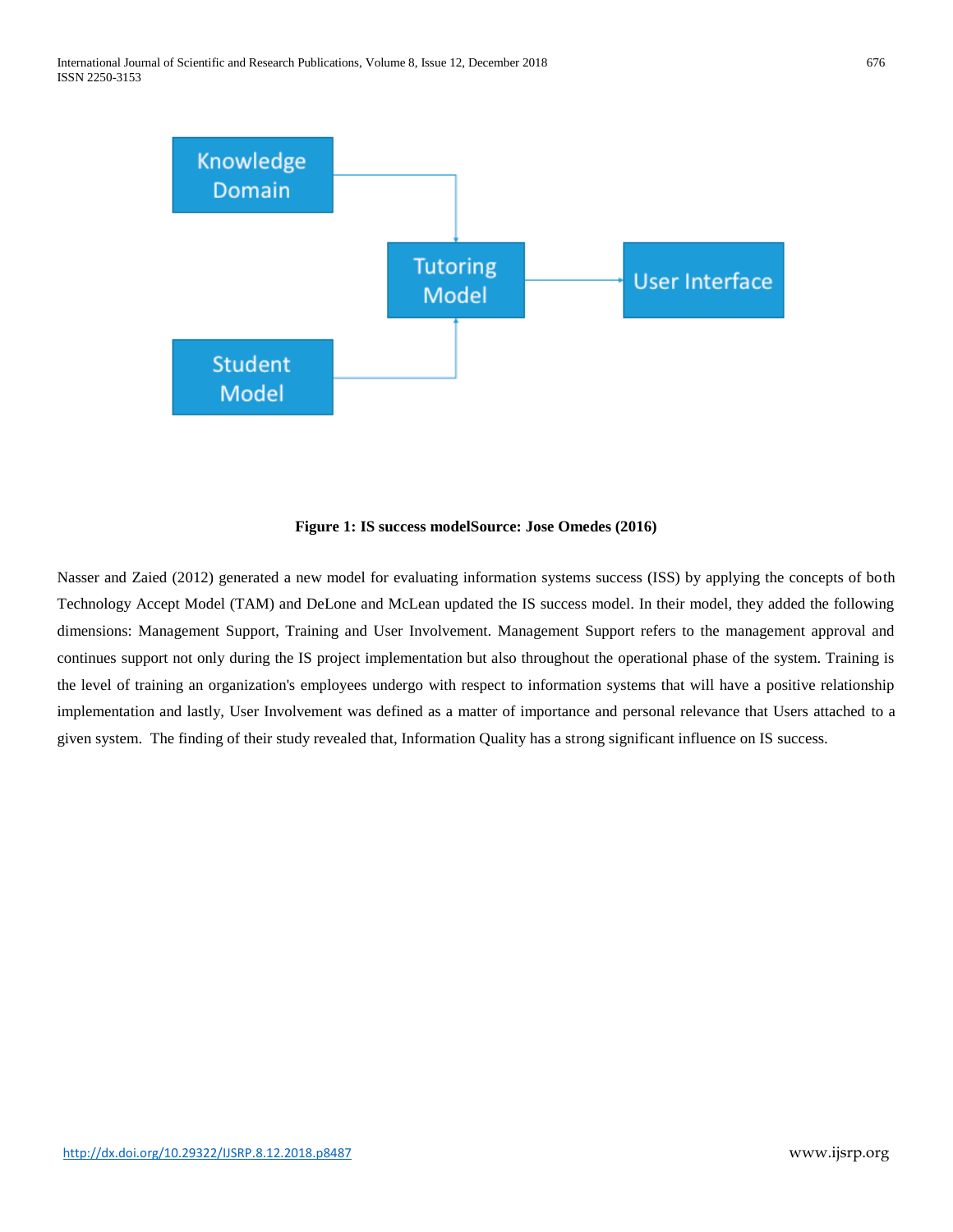

**Figure 2: Technology Acceptance Model**

## Source: Nasser and Zaied (2012)

Acceptance of e-learning involves acceptance of technology, but differs in some key respects as the pedagogical aspects need to be considered. Studies of e-learning technology acceptance have considered Technology Acceptance Model (TAM) or Unified Theory of Acceptance and Use of Technology ( UTAUT) and tested it on either teacher (Nanayakkar, 2007; Yuen & Ma, 2008). These studies provide evidence for centrality of attitudes in acceptance of e-learning. It is found that Perceived Ease of Use is the most important aspect for teachers, while Perceived Usefulness is the most important factor for students (Alharbi and Drew, 2014).

In this model, computer user is determined by behavioral intention that is formed by Perceive Usefulness and Attitude. Use of elearning environment might be stimulated by two dimensions of motivators: extrinsic (Perceived Usefulness) and intrinsic (User Satisfaction). Perceived Usefulness is described as "the prospective user's subjective probability that using a specific application system will increase his/her job performance within organizational content". Perceived Ease of Use is an individual's assessment that technology interaction will be relatively free of cognitive burden, i.e., Ease of Use reflects the facility with which the individual is able to interact with a particular software artifact (Fageeh, 2011).Studies on e-learners have revealed that Perceived Usefulness positively predicts students' academic performance and satisfaction. So, Perceive Usefulness and Satisfaction constitute students' perception.

The re-specified/extended (ISS) model proposes that Perceived Quality as operationalized by the four dimensions of information quality, system quality, service quality, instructor quality have significant association with Perceived Usefulness and User Satisfaction, which in turn have a positive relationship with Continual Usage Intention of e-learning management system. This study adapt and apply the Technology Acceptance Model (TAM) and the Re-Extended Information System Success Model (ISSM) to understand e-learners' perception about NOUN E-learning system. Failing to meet students' need may lead to low level of satisfaction and in turn low level of participation. This implies that, students' perception is linked to improve academic performance as well as continued learning. Behavioral intention refers to the individual's decision regarding future system use. Use behavior refers to the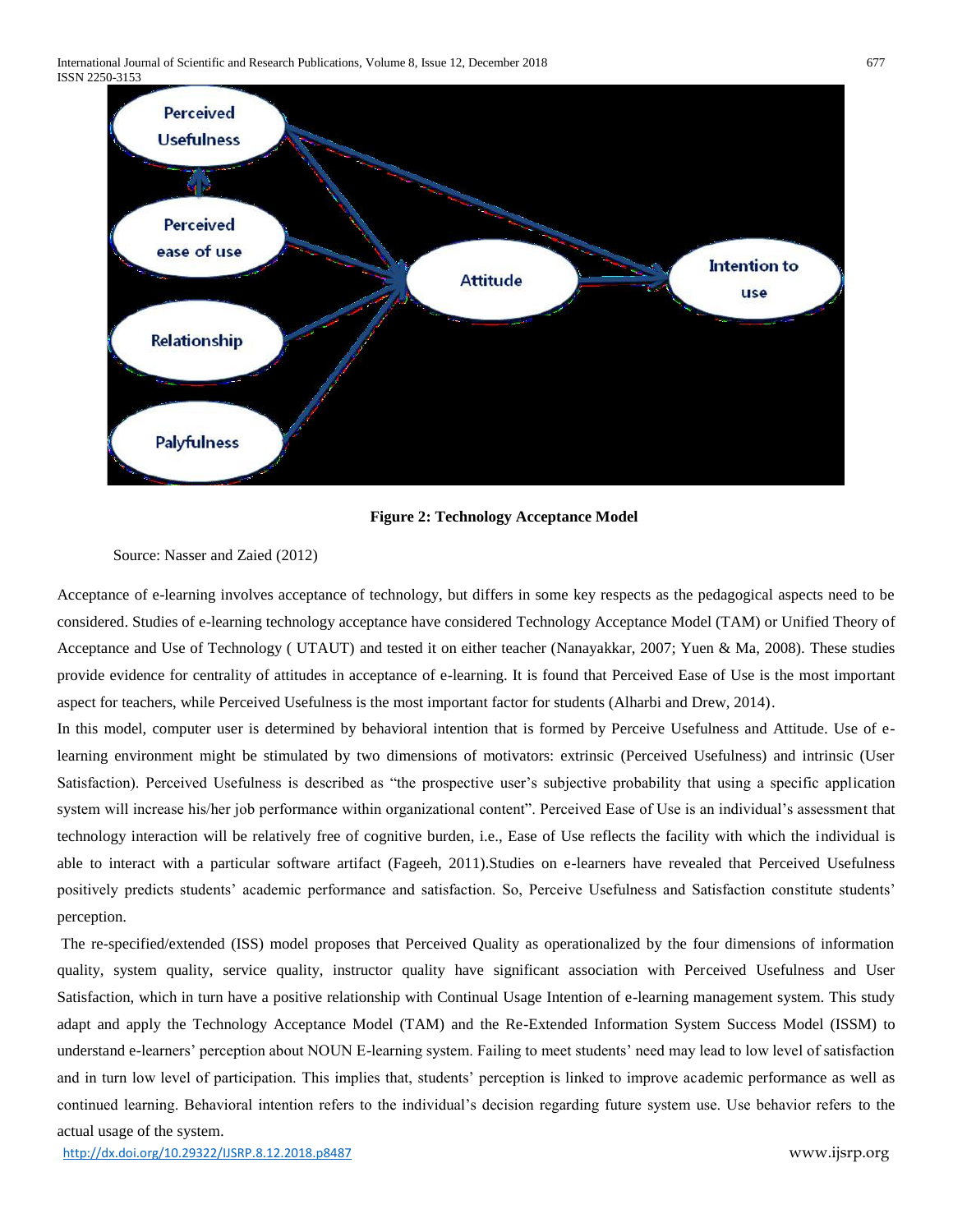Understanding why people use or discard computer systems/applications has become one of the most challenging issues in research on information systems. In literature, it is possible to identify various theories that attempt to predict the impact of technology on human behavior such as Unified Theory of Acceptance and Use of Technology (UTAUT), Theory of Reasoned Action (TRA), Theory of Planned Behavior (TPB), Technology Acceptance Model (TAM), and Information System Success Model (ISSM). However, this study will focus on Technology Acceptance Model (TAM) and Information System Success Model.

According to Ramayah and Lee (2012) and Lowga (2014), information system success model (ISSM) of Delone and McLean (2003, 2004) has received great attention in Information System (IS) literature and provides a theoretical basis for investigating student's attitudes and continual usage intention of web-based learning management system. Information system model and theories are commonly used in many studies that investigate determinants of the acceptance and usage of e-learning technologies. The first version of the Delone and McLean's (1992) model has six major constructs/dimension of IS success: System Quality, Information Quality, Use, User Satisfaction, Individual Impacts, and Organizational Impacts. Delone and McLean (2003, 2004) further extended the model to include Service Quality as the third quality factor, Intention to Use and Net benefits as new constructs/dimension.

Numerous studies on e-learning have attempted to make modification to the Delone and McLean (2003, 2004) model. For example, Ramayah and Lee (2012) conducted a study base on the extended model of Delone and McLeans (200,2004) IS Success model to examine the role of quality (service quality, information quality and system quality) in influencing use satisfaction and continuing usage of an e-learning system. The result of their study shows that information quality, system quality and service quality were positively related to user satisfaction. In addition, the result also shows that satisfaction, system quality and service quality were positively related to continuance intention.

Also, various studies have been carried out using Technology Acceptance model to describe and measure users' technology acceptance. For example, Suorsa and Eskilsson (2014) uses technology acceptance model (TAM) proposed by Davis (1989) to conduct a study on students' perception and use of learning management system (LMS). Their findings reveal that students' perception of LMS is affected by a number of factors related to social influences, perceived easiness to use and perceived usefulness.

## **Conceptual Framework of the Study**

This study deployed an integrated conceptual framework for Examine e-learners' perception on the efficiency and reliability of NOUN E-learning system based mainly on the Technology Acceptance Model (TAM) and Information System Success Model (ISSM). The main aim of this study is to analyze e-learners' perception on the efficiency and reliability of NOUN E-learning system with selected constructs such as System Quality, Course Content Quality, Perceived Usefulness, Perceived Ease of Use and Continual Usage Intention. It has been suggested that despite the multidimensional and contingent nature of IS success, an attempt should be made to reduce significantly the number of measures used to measure IS success, so that research results can be compared and findings validated (Ramayah and Lee, 2012)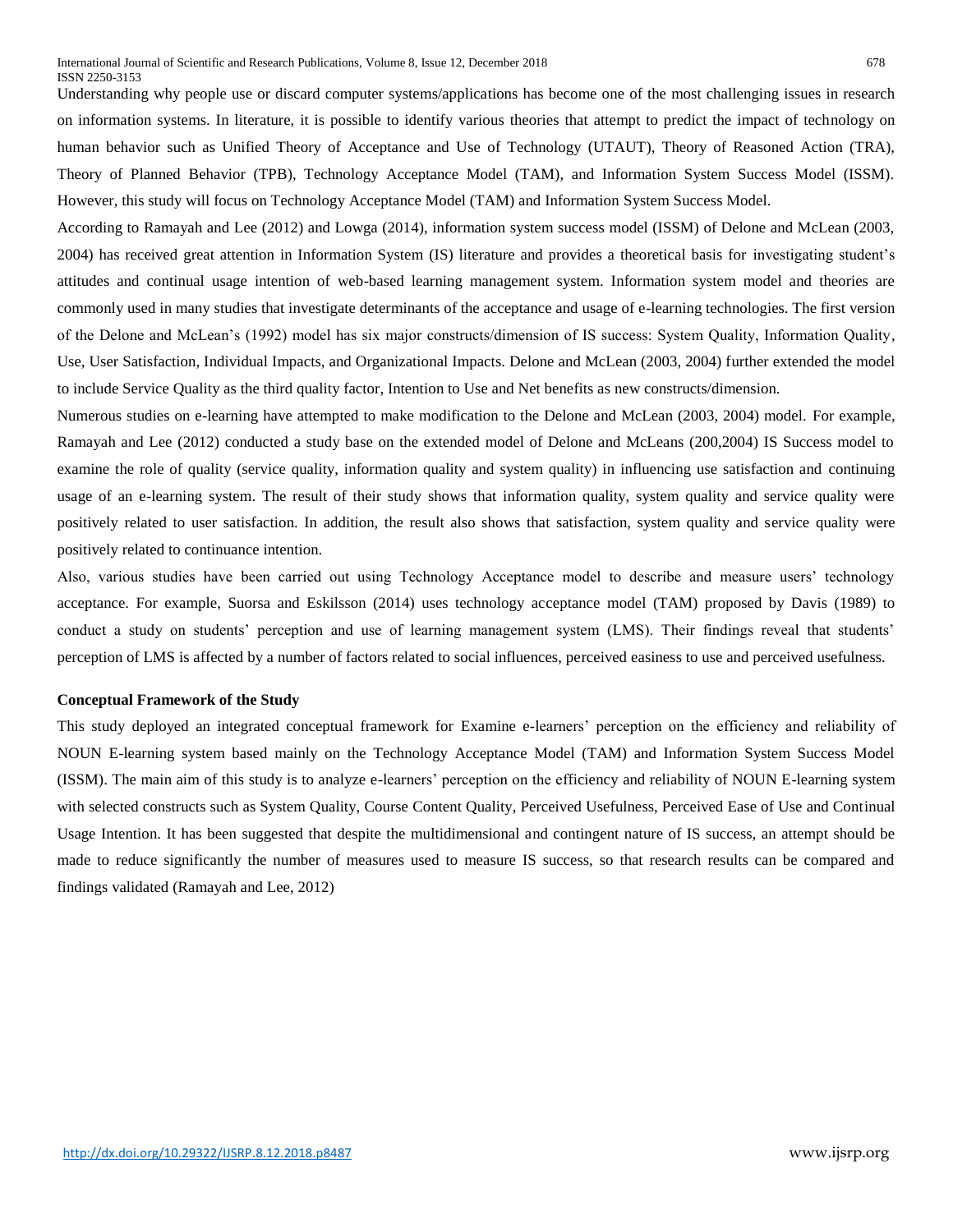





Source: Researcher.

**Adaptability of software system or software architecture:** Is a qualitative property of its maintainability and an ability of its components to adapt their functionality, even at runtime, to behavioral and structural changes that occur either internally or externally in their operating environment and in requirement of stakeholders' objectives (Tarvainen, 2008). In this study adaptability refers to the ability of an e-learning system to accommodate changing requirements of the e-learners when need arise.

**Usability** is the ease of use of any system. In particular, the usability in e-learning system is the presentation of information and choices in a clear and concise way, a lack of ambiguity and the placement of important items in appropriate areas. Another big concern for usability is that the website is appropriate for all ages and genders (Nielsen, 2003). In this context, usability is the ease of use of the e-learning system by the learners.

# **Course Content Quality**

In this study course content quality refers to the quality of course content delivered through the course management system (Lwoga, 2014). Research demonstrates that course content quality has significant positive effects on user satisfaction of e-learning systems. Thus, the quality of course contents may be important reason for students to perceive the usefulness of e-learning systems and to have higher levels of satisfaction with using e-learning systems. Course content Quality (CCQ) in e-learning systems is the most important quality dimension of e-learning system (Suliman and Faryadi, 2013). Klobas and McGill (2012) added that course content quality is the "suitability of information" for the users' purpose.

**Accuracy** is the closeness of results of observations to the true values or values accepted as being true. This implies that observations of most spatial phenomena are usually only considered to estimates of the true value. The difference between observed and true (or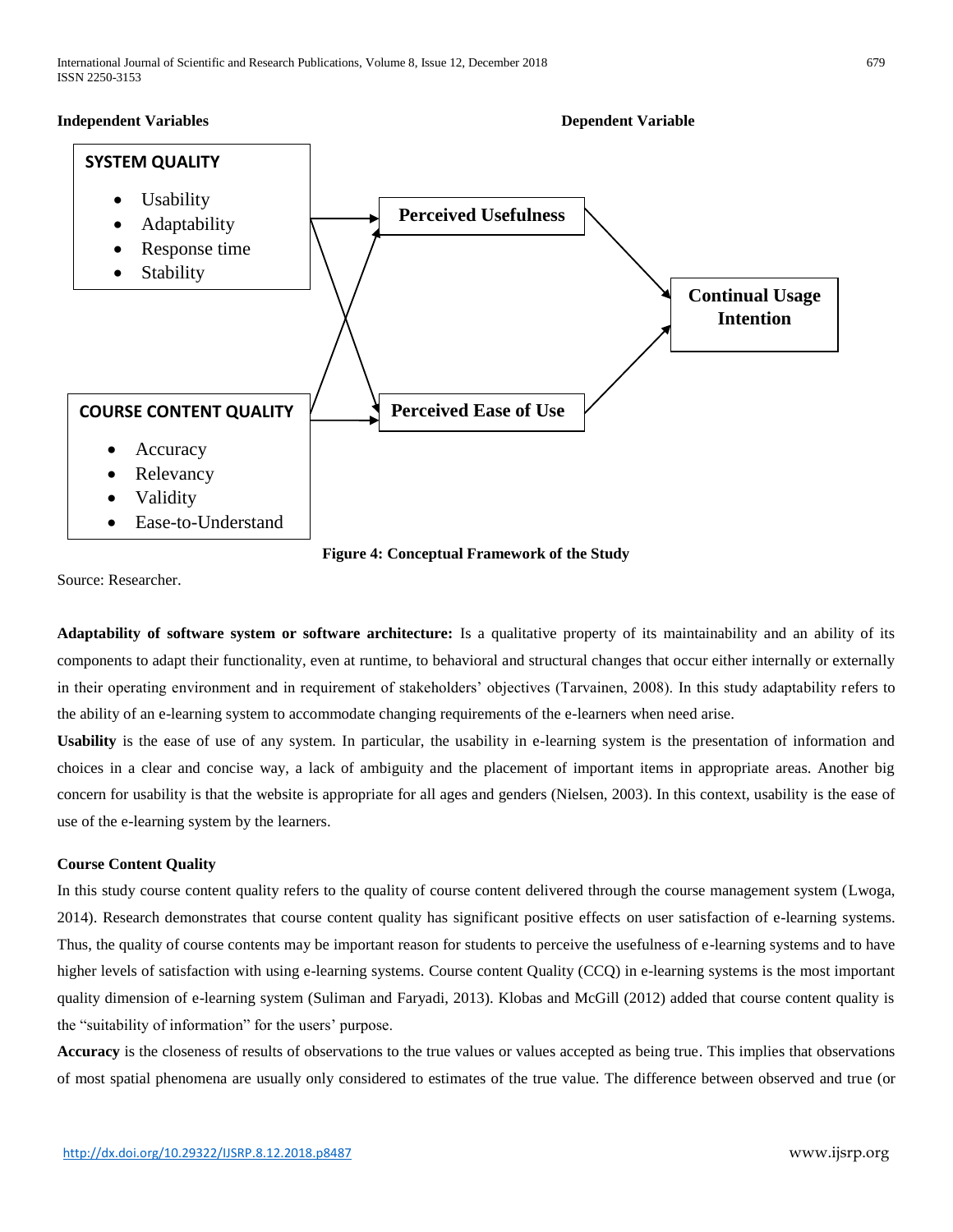International Journal of Scientific and Research Publications, Volume 8, Issue 12, December 2018 680 ISSN 2250-3153 accepted as being true) values indicates the accuracy of the observations (Buckey, 2012). In this study, accuracy is the extent to which the course content of the NOUN e-learning platform is free from error.

**Content validity** reveals whether an instrument truly reflects the "universe" of items in the subject that the instrument claims to measure (Saleh and Lamkin, 2008). In this context, course content validity is measure of how current is the content of the course material of the NOUN e-learning platform, is it up-to-date and comprehensive.

**Ease-to-understand** is the simplicity of the course content in terms of understanding by learners (Bourne and Moore, 2003). In this study, ease-to-understand refers to how the course content is clarified for easy understanding of the learners.

# **METHODOLOGY**

# **Research Design**

The researcher in this study used descriptive design to examine the perception of users on the efficiencyof Use of NOUN e-learning system.

Also, descriptive correlation was used to determine the relationship between System Quality, Course Content Quality, Perceived Usefulness and Perceived Ease of Use on Continual Usage Intention.

## **Target Population**

The target population of this study are the 100 students, both certificate, undergraduate and post graduate who are currently been enrolled and are been offered courses on the e-learning platform.

### **Sample Size**

The sample size of the study is 60 respondents. The sample size was computed using Slovene'sformula.

# **Sampling Technique**

The researcher used purposive sampling technique to select the respondent the sampling was random sampling amongst the target population which gives every members equal chance to participate in the study.

# **Data Collection Instrument**

The data collection instrument for this study is interview which was formulated from the conceptual framework of this study.

# **Content Validity:**

The content validity of the instrument was measured based on each construct in the interview. The content validity index for System Quality, Course Content Quality, Perceived Usefulness, Perceived Ease of Use and Continual Usage Intention are: 0.642, 0.864, 0.746, 0.862 and 0.851 respectively.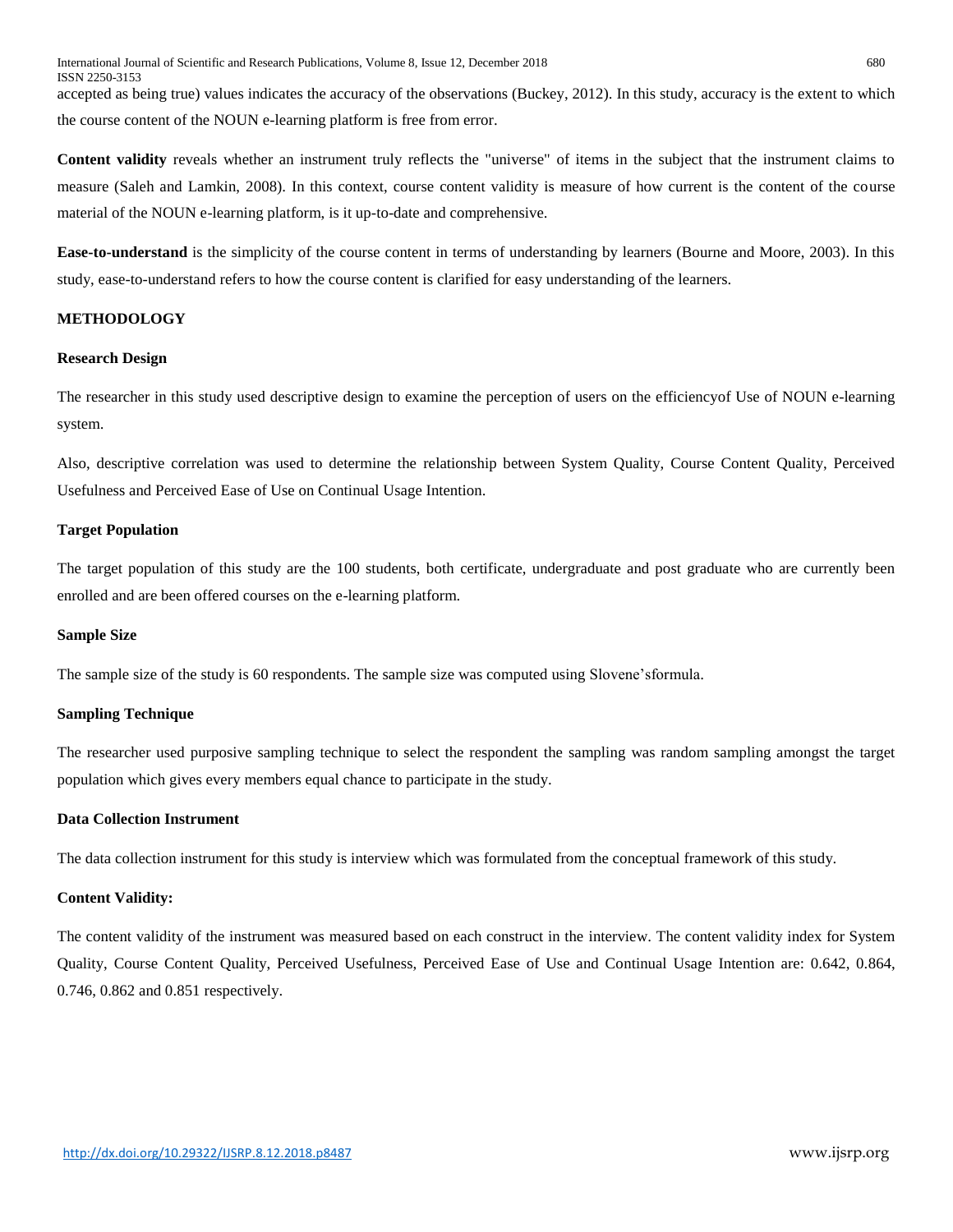

#### **Reliability:**

The researcher in this study used test re-test method and cronbach's alpha reliability on each construct to ensure the consistency of each item of a construct in the instrument. The following cronbach's alpha: 0.564, 0.773, 0.886, 0.742 and 0.809 were obtained for System Quality, Course Content Quality, Perceived Usefulness, Perceived Ease of Use and Continual Usage Intention. However, the value for System Quality which is 0.564 was used by the research because (Pereira, 2016) stated that, if items of a construct are less than 10, then, the required cronbach's alpha value should be  $> 0.5$ .

## **Data Analysis**

The researcher uses frequencies and percentages to analyze the characteristics/profile of the study participants using statistical package for social science (SPSS IBM V.16.0).

Mean and standard deviation were used to examine the perception of users (e-learners) on the Perceived Usefulness and Perceived Ease of Use of the NOUN e-learning system.

Pearson's linear correlation coefficient (PLCC) was used in this study to examine the relationship between Perceived Usefulness and Perceived Ease of Use on Continual Usage Intention.

Also, Pearson's linear correlation coefficient (PLCC) was used in this study to examine the relationship between System Quality, Course Content Quality, Perceived Usefulness and Perceived Ease of Use on Continual Usage Intention.

## **DISCUSSION AND FINDINGS**

<http://dx.doi.org/10.29322/IJSRP.8.12.2018.p8487> www.ijsrp.org Finding revealed that, the perception of users (e-learners) on Perceived Usefulness and Perceived Ease of Use is very good with an average mean and standard deviation (Mean = 2.8337, Std = 4.34298), (Mean = 2.6630, Std = 3.04082) and learners Perceptions  $(Mean = 3.4513, Std = 5.23161)$  respectively.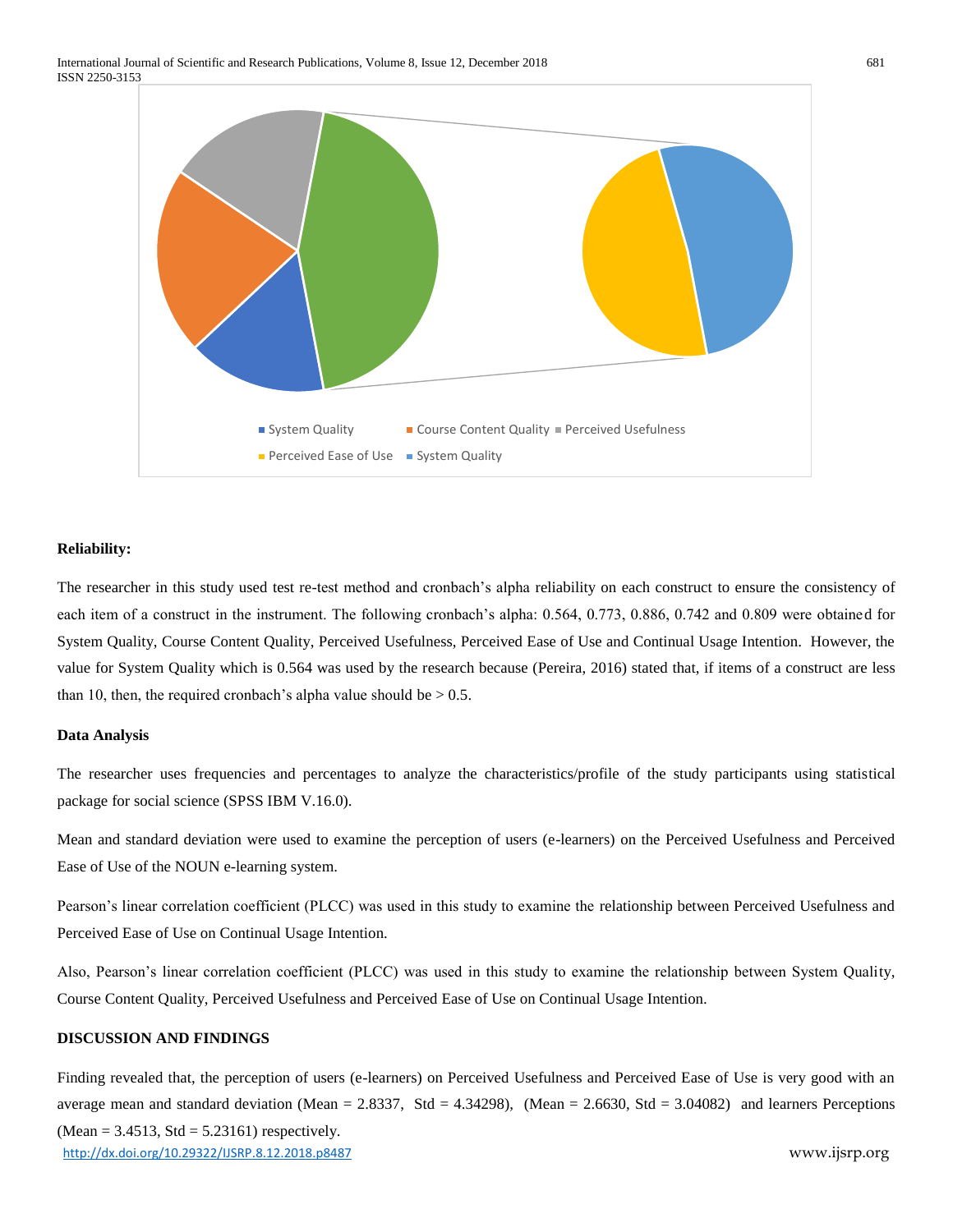This shows that, e-learners/users believed that the NOUN e-learning platform needs to be improved for their academic activities. This finding corresponds with the finding of Suorsa and Ekilsson (2014) which revealed that students' perception and use of learning management system depends on social influence perceived easiness to use and perceived usefulness. It also tally with the finding of Eke (2015) and Lee-post (2009) which stated that students recognize that e-learning has become essential for their success.

| Learners perception on Perceived Usefulness and Perceived Ease of use |        |          |           |
|-----------------------------------------------------------------------|--------|----------|-----------|
|                                                                       | Mean   | Std. Dv. | Examining |
| Perceived Usefulness                                                  | 2.8337 | 4.34298  | Good      |
| Perceived Ease of Use                                                 | 2.6630 | 3.04082  | Good      |
| <b>Learners Perception</b>                                            | 3.4513 | 5.23161  | Very Good |

The study found that there is a high positive relationship between Perceived Usefulness and Continual Usage Intention with  $(r =$  $0.8**$ , sig = 0.1). It also shows a low positive relationship between Perceived Ease of Use and Continual Usage Intention with ( $r =$ 0.3\*\*) and (sig = 0.1).

This indicates that, students' perception on Continual Usage Intention is strongly related with Perceived Usefulness. It also shows a moderate significant relationship between Perceived Ease of Use on Continual Usage Intention. This implies that users (e-learners) finds NOUN e-learning platform to be useful to them, so they are willing to continue with the e-learning courses. This has corresponded with the findings (Chris Curran September 2004) which revealed that, Perceived Usefulness is a critical factor that influences students' satisfaction with the e-learning system. They findings also tally with Eke (2015) which revealed that, the best sub set predicator that can be used in modeling a student intention to adopt e-learning includes: attitudes toward e-learning, usefulness of e-learning, ease of use of e-learning, pressure to use e-learning and available resources to use e-learning.

The key factors that determine the Continual Usage Intention of the e-learners are: Course Content Quality. This shows the need to improve on System Quality which in turn will also improve on Perceived Ease of Use of the NOUN e-learning platform. This is the same finding of (Raafat George Saadé and Dennis KiraConcordia University, John Molson School of Business, Montréal, Qc, Canada 2009) which shows that students perceived the relationship of ease use and usefulness as key factors for adapting e-learning, which perceive ease of use will have a positive effect on perceived usefulness. Also, finding of Mbabazi and Ali (2016) indicates that users show positive attitudes towards the use of the e-learning system.

Results of this study show that e-learning is an effective tool in education. Somehow, it has positive effect on thelearning process of student. It can actually provide additional and updated knowledge that may not be gained in a classroom-based instruction. The impact of e-learning may be extended to other sectors like in social work. E-learning offers potential benefits for social workers (www.elfs.org.uk). It offers flexibility since anytime and anywhere it can easily be accessed. It also widens accessibility to learning opportunities through access. Information literacy like related facts on social work, writing and presentation skills can be gained. It also brings an improved motivation and engagement through the new things to be learned. Though e-learning, social workers can easily assess, monitor and record their learning progress.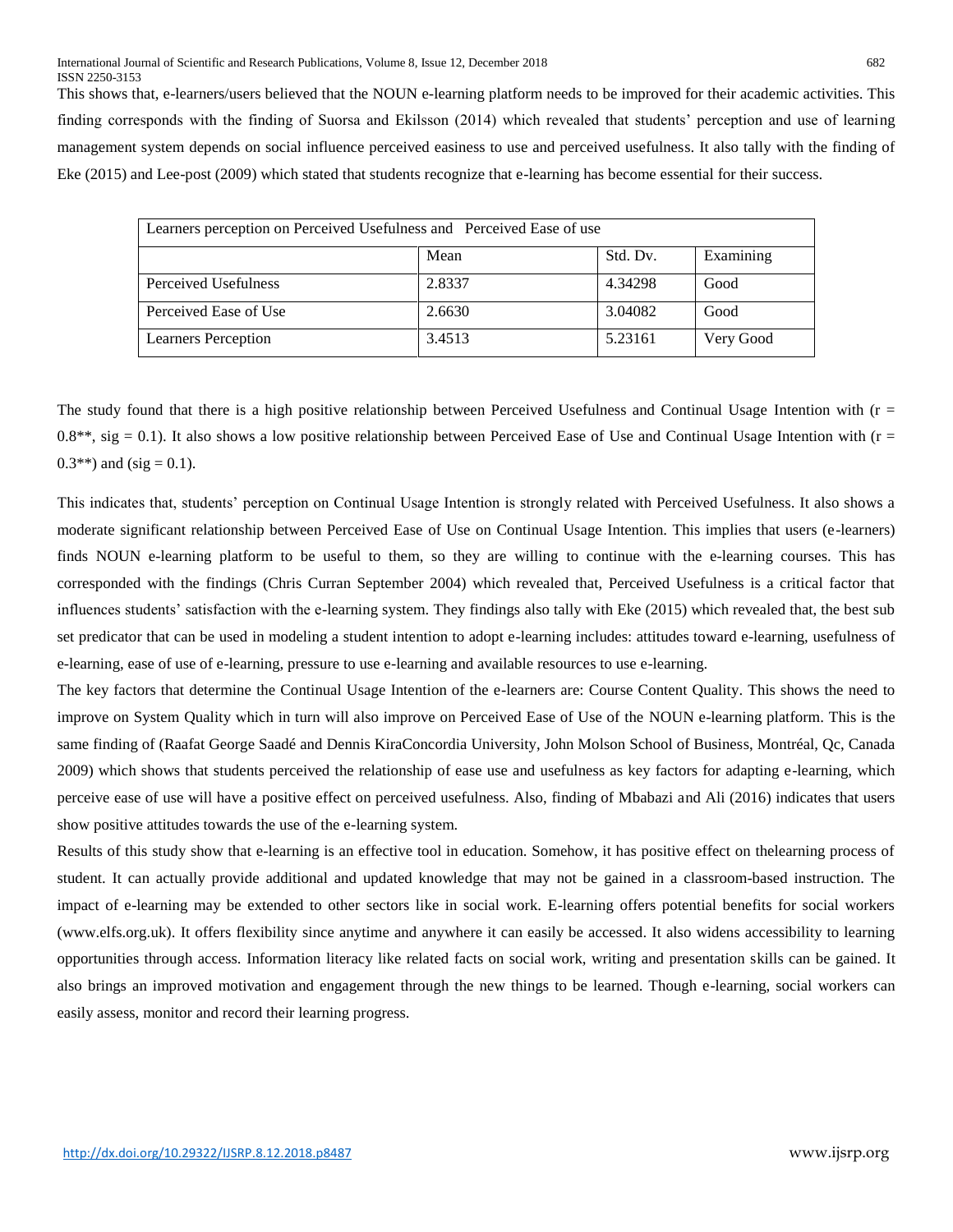The results of this study is encouraging the university to modified they technology to be easy use out of campus and to modified the system to be used with mobile phone and provide hope for the future on technology acceptance and use amongst these youth because majority of the respondents are bachelor students who are mostly age of 25 and below. Most of them are from school of business, Law and art, which is not a technology field, however, they seem to appreciate and enjoy the application of e-learning and educational technology.

The e-learners are very convenient with using the university computer laboratories, their personal PC and mobile phones to access the e-learning platform.

The e-learners believed and understand that the NOUN e-learning platform is very useful for them and it will improve their academic activities as such, they have the intention to continue to NOUN e-learning platform and prefer to use it for all their courses. However, they don't find it easy to use.

## **RECOMMENDATION**

There is need for the management to create awareness about its e-learning system in various departments so as to have a balance of enrollment form various schools and colleges of the institution. And the result show that, the first year students need more awareness, this study shows high turnout and enthusiasm from the students on e-learning.

There is also a need to improve the condition and functionalities of the computers in the university computer labs because finding of the study revealed that the students find it more comfortable to access the platform through the university computer labs.

E-learners are willing to continue to use the NOUN e-learning system for the rest of their courses because they believed that the elearning system will improve their learning activities. However, they don't find it very easy to use the platform, therefore, there is need to improve the system quality because Perceived Ease of Use is likely have positive or negative effect on their Continual Usage Intention.

# **REFERENCES**

Raafat George Saadé and Dennis Kira Concordia University, John Molson School of Business, Montréal, Qc, Canada Computer Anxiety in E-Learning:The Effect of Computer Self-Efficacy. *Journal of Information Technology Education volume 8, 2009.* Alharbi, S. and Drew, S. (2014). Using the Technology Acceptance Model in Understanding

Academics' Behavioural Intention to Use Learning Management Systems.*International Journal of Advanced Computer* 

*Science and Application (IJACSA) s, Vol. 5, No. 1, 2014.*

- Buckey, D., J. (2016). DATA ACCURACY AND QUALITY. Retrieved from [http://planet.botany.uwc.ac.za/nisl/GIS/GIS\\_primer/page\\_08.htm](http://planet.botany.uwc.ac.za/nisl/GIS/GIS_primer/page_08.htm)
- Conkova, M. (2013). Analysis of Perceptions of Conventional and E-Learning Education in Corporate Training.*Journal of Competiviteness Vol. 5, Issue 4, pp. 73 – 97, December 201. ISSN 1804-171X (Print), ISSN 1804-1728 (On-line), DOI: 10.7441/joc.2013.04.05.*

<http://dx.doi.org/10.29322/IJSRP.8.12.2018.p8487> www.ijsrp.org Eke, H., N. (2015). Modeling LIS students' Intention to Adopt E-Learning: A Case from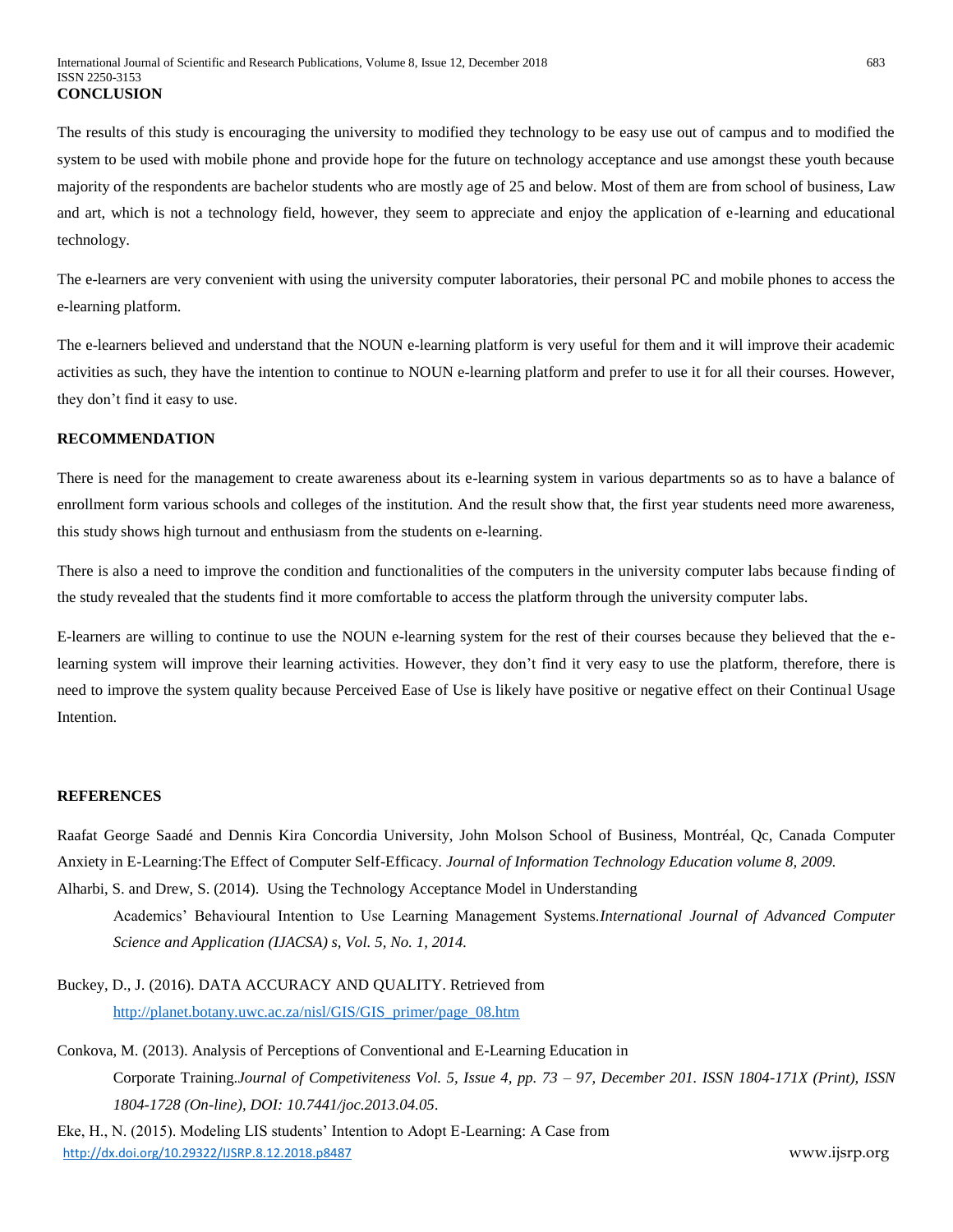Fageeh A. I., (2011). ELF Students' Readiness for E-learning: Factors Influencing E-learner Acceptance of Blackboard TM in a Saudi University. *The JaltcallJournal, ISSN:1832 – 4215, Vol. 7, No. 1 pages 19* 

Jafar, Y., et. al., (2008).VIRTUAL STUDENTS' PERCEPTIONS OF E-LEARNING IN IRAN. *The Turkish Online Journal of Educational Technology – TOJET July 2008 ISSN: 1303-6521 volume 7 Issue 3 Article 10*

Harun C. and Abdullah T., (2013). STUDENTS' PERCEPTION OF E-LEARNING IN THE TECHNICAL VOCATIONAL SCHOOL.

Kizito B. J., (2015). E-learning Design Principles, Practices and Research Findings: A Handbook for Online Course Instructors, Researcher, ICT and Education Professionals.Klobas, J., E. and McGill, T., J. (2012). The role of involvement in learning management system Success.*Journal of Computer High Education, 22, 112 – 123.*

Lee-post, A. (2009). "E-Learning Success Model: An Information Systems Perspective."

*Electronic Journal of E-Learning Volume 7, Issue 1 2009, (pp61 - 70), available online*

*at www.ejel.org*

*– 42.*

- Lengyel, P. and Herdon, M. (2008). E-learning Course Development in Moodle.
- Lwoga, E. T. (2014). Critical Success Factors for Adoption of Web-Based Learning

Management Systems in Tanzania.*International Journal of Education and Development using Information and Communication Technology (IJEDICT),* 2014, Vol. 10, Issue 1, pp. 4-21

Fraser, J. (2000): "The Broader View: How Freelance Translators Define Translation Competence,"in: C. Scäffner& B. Adab (eds.) *Developing Translation Competence*, Amsterdam/ Philadelphia: John Benjamins, p. 51-62.

Gile, D. (1994): "The Process-Oriented Approach in Translation Training," in C. Dollerup&

A. Lindegaard (eds.) *Teaching Translation and Interpreting 2: Insights, Aims, Visions*,

Amsterdam/Philadephia: John Benjamins, p. 107-112.

Nasser, A. and Zaied, H. (2012). An Integrated Success Model for Examine Information System in Public Sectors. *Journal of Emerging Trends in Computing and Information Sciences.*

Ramayah, T. and Lee, J. W. C., (2012). System Characteristics, Satisfaction and E-Learning

Usage: A StructuralEquation Model. *TOJET: The Turkish Online Journal of Educational Technology – April 2012, Vol. 11 Issue 2*

Rhema, A. and Miliszewska, I. (2014). Analysis of Student Attitudes towards E-learning:

The Case of Engineering Students in Libya*. Issues in Information Science and Information Technology, 11*, 169-190. Retrieved from http://iisit.org/Vol11/IISITv11p169-190Rhema0471.pdf

Rosenberg, H., Grad, H. A., and Matear, D. W. (2013). The Effectiveness of Computer-aid,